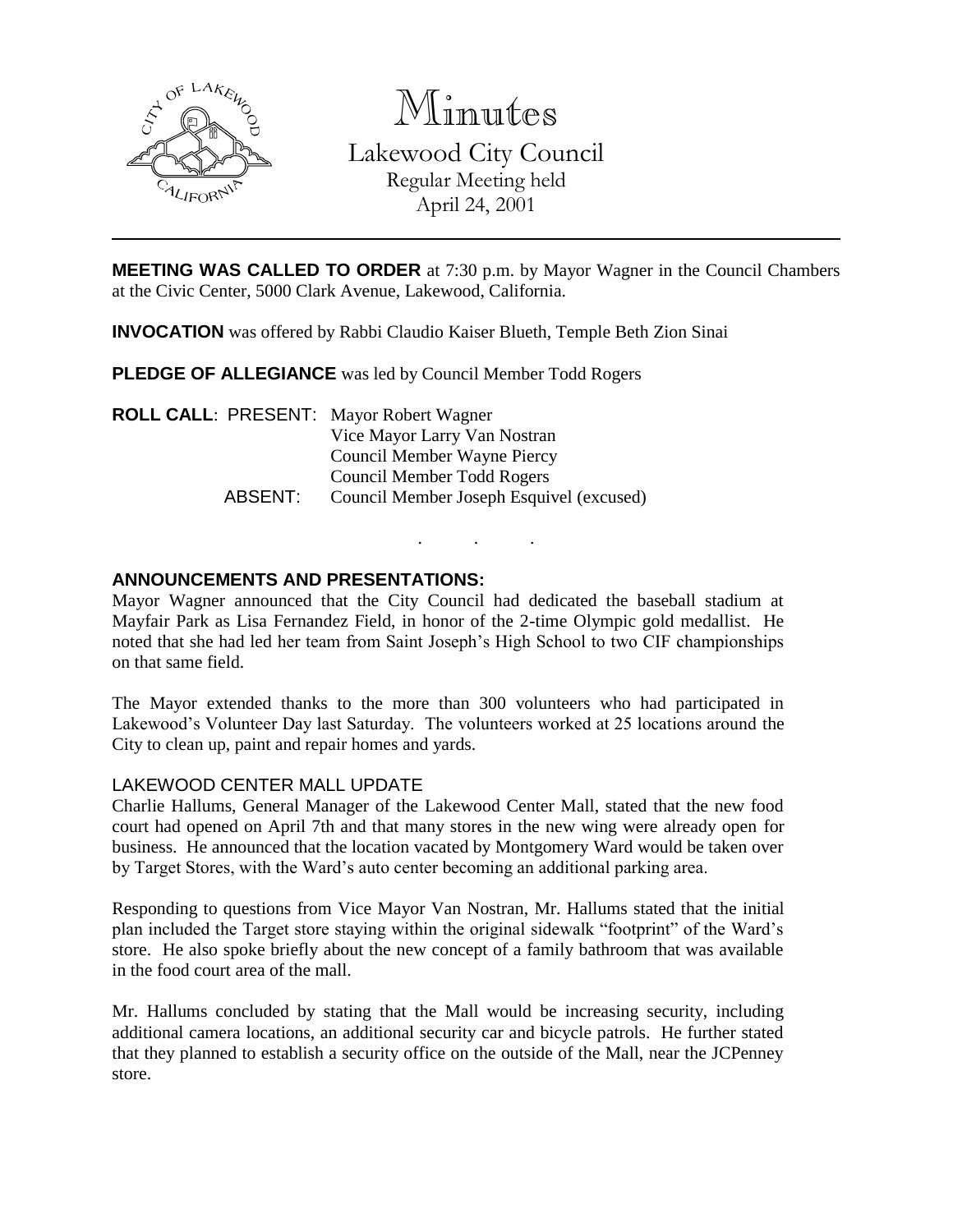City Council Minutes April 24, 2001 Page 2

## LAKEWOOD CENTER MALL UPDATE - Continued

Captain Robert Osborne, Commander of the Lakewood Sheriff's Station, gave a brief presentation on Mall security issues and stated that criminals were naturally attracted to locations with large numbers of people. He reported that there was a deputy assigned specifically to the Mall to act as a liaison with Mall management and with merchants. He noted that in addition to deputies, Volunteers On Patrol (VOPs) made the rounds at the Mall on foot. Captain Osborne concluded by stating the public could help a great deal by being aware of the things going on around them and reporting anything unusual to security.

Council Member Rogers commended Mr. Hallums and Captain Osborne for the great job being done at the Mall for security and stated he would be interested to hear from them in the future about the impacts of the new security measures.

. . .

#### **ROUTINE ITEMS:**

COUNCIL MEMBER PIERCY MOVED AND COUNCIL MEMBER ROGERS SECONDED TO APPROVE ROUTINE ITEMS 1 THROUGH 6.

- RI-1 Approval of Minutes of the Meetings held March 20, and March 27, 2001
- RI-2 Approval of Personnel Transactions
- RI-3 Approval of Registers of Demands dated April 5, and April 12, 2001
- RI-4 Approval of Monthly Report of Investment Transactions
- RI-5 Approval of Quarterly Schedule of Investments
- RI-6 Approval of Assignment and Assumption of Ground Lease for Lakewood Post Office

UPON ROLL CALL VOTE, THE MOTION WAS APPROVED:

AYES: COUNCIL MEMBERS: Piercy, Van Nostran, Rogers and Wagner NAYS: COUNCIL MEMBERS: None ABSENT: COUNCIL MEMBERS: Esquivel

# **1.1 • EXTENSION OF INTERIM ZONING ORDINANCE NO. 2001-2, PROHIBITING THE ESTABLISHMENT OF ANY SWAP MEET BUSINESS**

. . .

The Director of Community Development, Chuck Ebner, presented an oral report based on the memorandum contained in the agenda packet and stated the Planning and Environment Commission had begun to study the issue of swap meet businesses and determine appropriate regulations for such uses. He further stated that due to the complexity of the issue, additional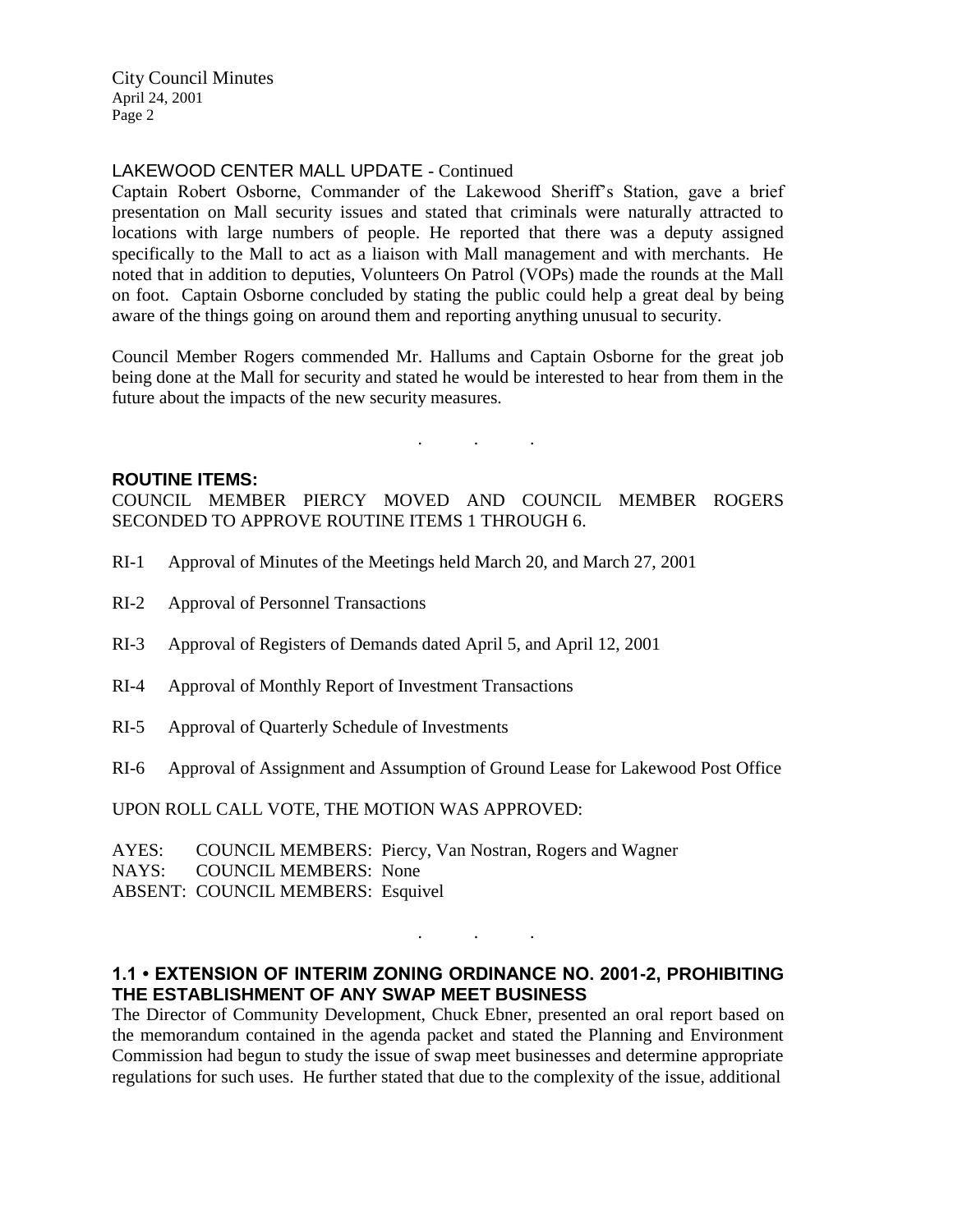## **1.1 • EXTENSION OF INTERIM ZONING ORDINANCE NO. 2001-2, PROHIBITING THE ESTABLISHMENT OF ANY SWAP MEET BUSINESS** - Continued

time was necessary to complete the study. It was the recommendation of staff that the City Council extend the provisions of Ordinance No. 2000-2 for an additional 10 months and 15 days.

City Attorney John S. Todd advised that he had prepared an ordinance to extend the provisions of Ordinance No. 2000-2 for an additional period of 10 months and 15 days and briefly outlined the procedure for the adoption of same.

Mayor Wagner opened the public hearing at 8:07 p.m. and called for anyone in the audience wishing to address the City Council on this matter. There was no response.

ORDINANCE NO. 2001-3; AN ORDINANCE OF THE CITY COUNCIL OF THE CITY OF LAKEWOOD EXTENDING THE TERMS AND PROVISIONS OF ORDINANCE 2001-2 PROHIBITING THE ESTABLISHMENT OF ANY SWAP MEET BUSINESS WITHIN THE CITY PENDING COMPLETION OF A STUDY AND REPORT BY THE PLANNING AND ENVIRONMENT COMMISSION PERTAINING TO THE PROPER ZONE CLASSIFICATION OR CONDITIONS OF USE FOR EITHER INDOOR OR OUTDOOR SWAP MEETS, AS AN INTERIM ZONING ORDINANCE AND SETTING FORTH FACTS CONSTITUTING THE SAME AS AN URGENCY ORDINANCE was read by title by the City Clerk.

VICE MAYOR VAN NOSTRAN MOVED AND COUNCIL MEMBER PIERCY SECONDED TO WAIVE FURTHER READING OF ORDINANCE NO. 2001-3. UPON ROLL CALL VOTE, THE MOTION WAS APPROVED:

AYES: COUNCIL MEMBERS: Piercy, Van Nostran, Rogers and Wagner NAYS: COUNCIL MEMBERS: None ABSENT: COUNCIL MEMBERS: Esquivel

Council Member Piercy sought confirmation from staff that there were no businesses of that nature on hold pending the study.

COUNCIL MEMBER ROGERS MOVED AND COUNCIL MEMBER PIERCY SECONDED TO INTRODUCE ORDINANCE NO. 2001-3. UPON ROLL CALL VOTE, THE MOTION WAS APPROVED:

AYES: COUNCIL MEMBERS: Piercy, Van Nostran, Rogers and Wagner NAYS: COUNCIL MEMBERS: None ABSENT: COUNCIL MEMBERS: Esquivel

COUNCIL MEMBER PIERCY MOVED AND COUNCIL MEMBER ROGERS SECONDED TO ADOPT ORDINANCE NO. 2001-3.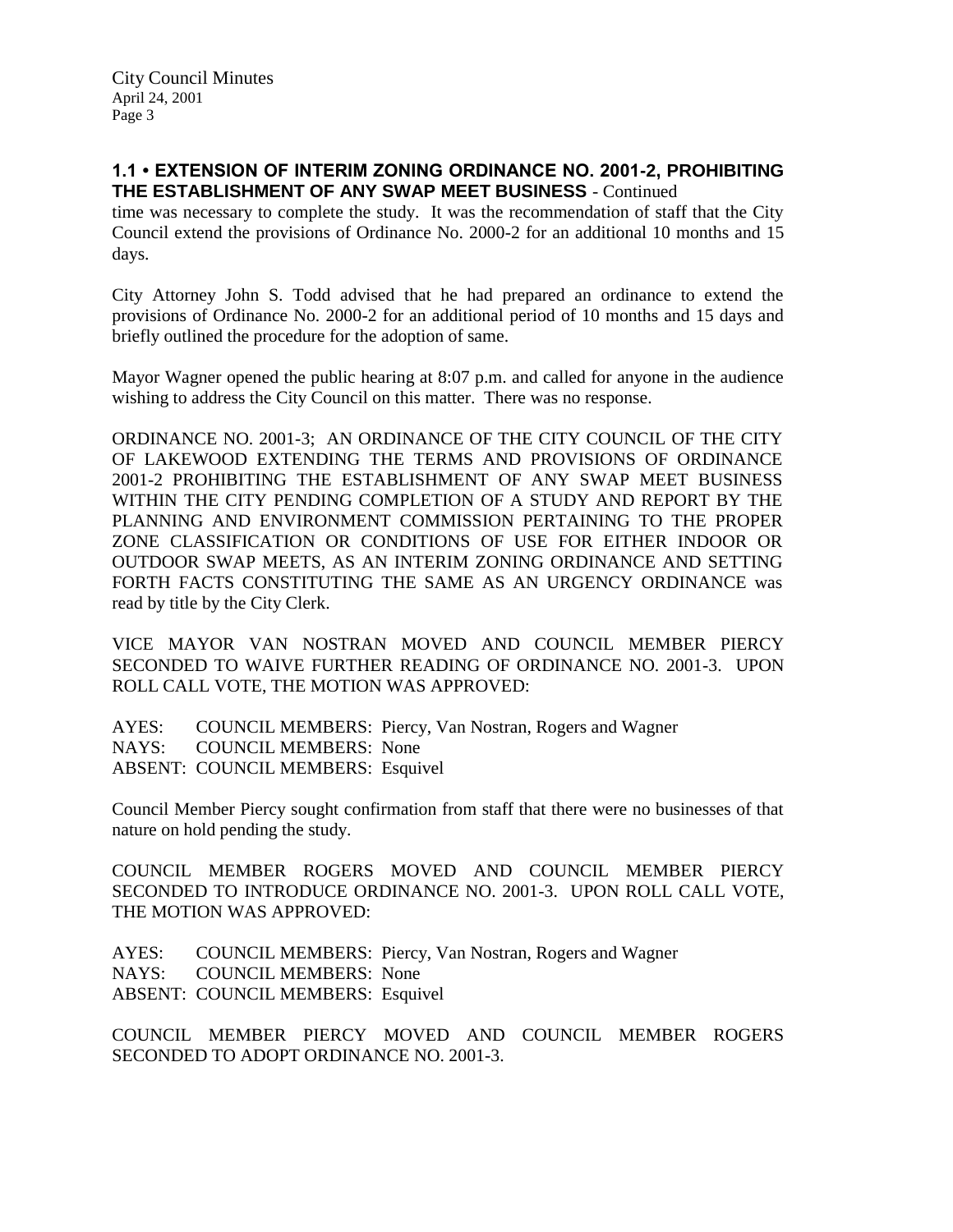## **1.1 • EXTENSION OF INTERIM ZONING ORDINANCE NO. 2001-2, PROHIBITING THE ESTABLISHMENT OF ANY SWAP MEET BUSINESS** - Continued UPON ROLL CALL VOTE, THE MOTION WAS APPROVED:

AYES: COUNCIL MEMBERS: Piercy, Van Nostran, Rogers and Wagner NAYS: COUNCIL MEMBERS: None ABSENT: COUNCIL MEMBERS: Esquivel

# **3.1 • APPOINTMENTS TO GOVERNMENTAL ORGANIZATIONS AND COMMISSIONS**

. . .

### A. APPOINTMENTS TO CITY COMMISSIONS

Mayor Wagner announced his appointments to City Commissions as follows: Community Safety Commission, Marylou Wencloff; Planning and Environment Commission, Joy Janes; and Recreation and Community Services Commission, Marty Schuster. Council Member Rogers announced that he had selected Sheila McManigal to serve on the Recreation and Community Services Commission.

VICE MAYOR VAN NOSTRAN MOVED AND COUNCIL MEMBER ROGERS SECONDED TO APPROVE THE APPOINTMENTS BY ADOPTING RESOLUTION NO. 2001-15.

RESOLUTION NO. 2001-15; A RESOLUTION OF THE CITY COUNCIL OF THE CITY OF LAKEWOOD APPOINTING MEMBERS TO THE VARIOUS COMMISSIONS OF THE CITY OF LAKEWOOD

UPON ROLL CALL VOTE, THE MOTION WAS APPROVED:

AYES: COUNCIL MEMBERS: Piercy, Van Nostran, Rogers and Wagner NAYS: COUNCIL MEMBERS: None ABSENT: COUNCIL MEMBERS: Esquivel

# B. APPOINTMENT TO SOUTHEAST WATER COALITION

Mayor Wagner announced that he would continue this appointment to the next regular City Council meeting to give his colleagues an opportunity to consider their availability to serve on this important board.

. . .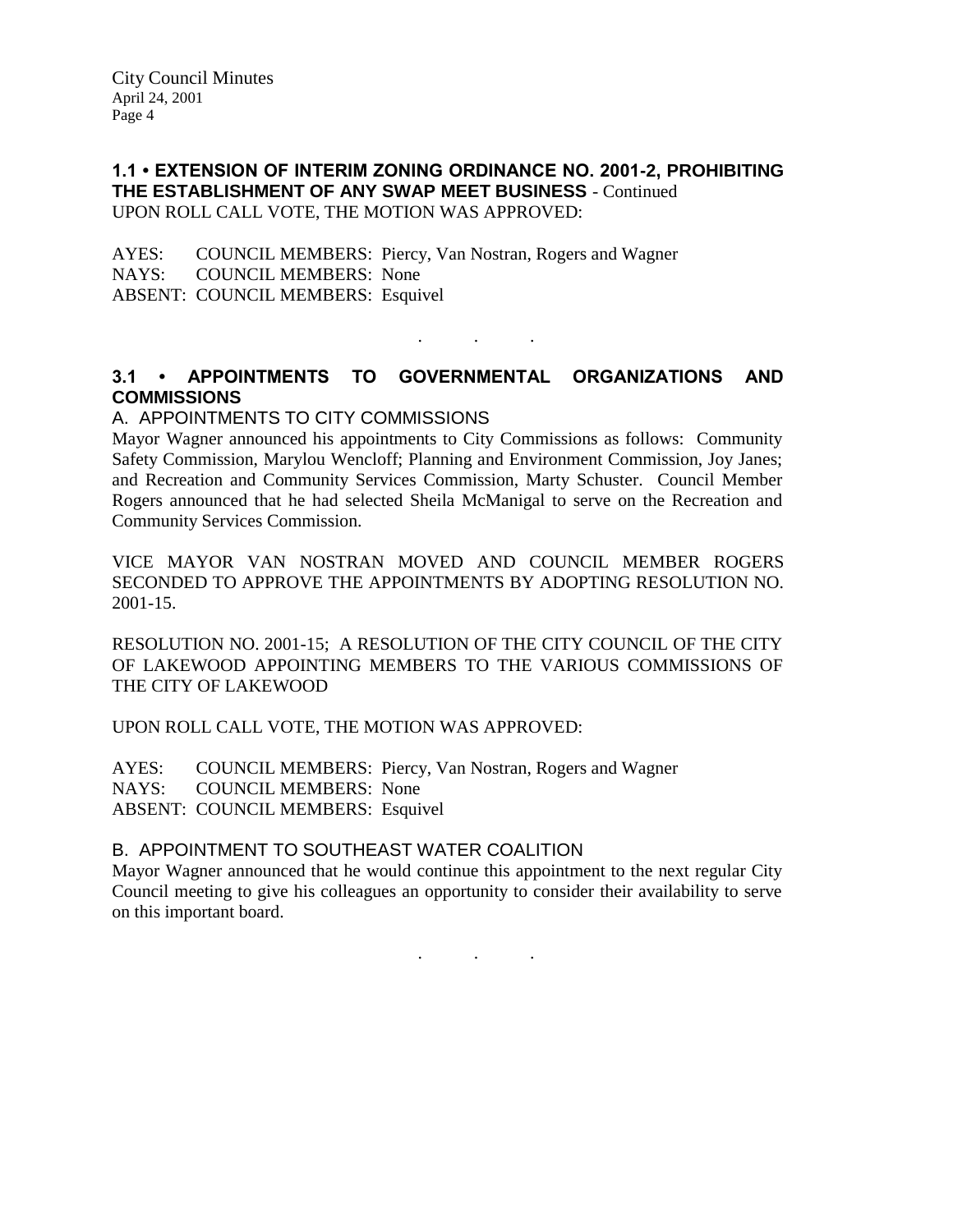City Council Minutes April 24, 2001 Page 5

# **3.2 • PURCHASE OF METERS FOR AUTOMATED METER READING SYSTEM**

Director of Water Resources Jim Glancy, presented an oral report based on the memorandum contained in the agenda packet and stated a pilot program had been launched in 1995 to test the use of transmitting devices on large water meters so that they could be read by remote. He noted the success of the program, citing the accuracy and the large amounts of time saved. It was proposed that the program be extended to include additional large meter vaults, thereby reducing the potential safety hazards involved with lifting heavy vault lids. In order to be compatible with existing equipment, it was necessary to purchase the proposed equipment from Badger Meter Company. It was the recommendation of staff that the City Council authorize the purchase of additional automated meter reading equipment in an amount not to exceed \$35,000 and approve an appropriation from the Water Revenue Fund in the amount of \$35,000.

Responding to a question from Mayor Wagner, Mr. Glancy stated that there had been a minimum of problems with the equipment.

Council Member Piercy inquired whether, with the impressive time savings already realized using the automated equipment, there was any plan to extend the use of the equipment to residential areas. Mr. Glancy responded by stating that due to the cost of the equipment, use should be limited to meter locations where there could be issues pertaining to safety or accessibility.

In response to a question from Vice Mayor Van Nostran, Mr. Glancy stated that the remote reading of the meter could be accomplished either by walking or driving by the location and that although there had been no discernable difference from previous meter readings, automated meters could still be read manually whenever necessary for verification.

COUNCIL MEMBER ROGERS MOVED AND COUNCIL MEMBER PIERCY SECONDED TO APPROVE STAFF'S RECOMMENDATION. UPON ROLL CALL VOTE, THE MOTION WAS APPROVED:

AYES: COUNCIL MEMBERS: Piercy, Van Nostran, Rogers and Wagner NAYS: COUNCIL MEMBERS: None ABSENT: COUNCIL MEMBERS: Esquivel

At 8:21 p.m., the Regular Meeting of the City Council was recessed for the Meeting of the Lakewood Redevelopment Agency. At 8:29 p.m., the City Council Meeting was reconvened.

. . .

. . .